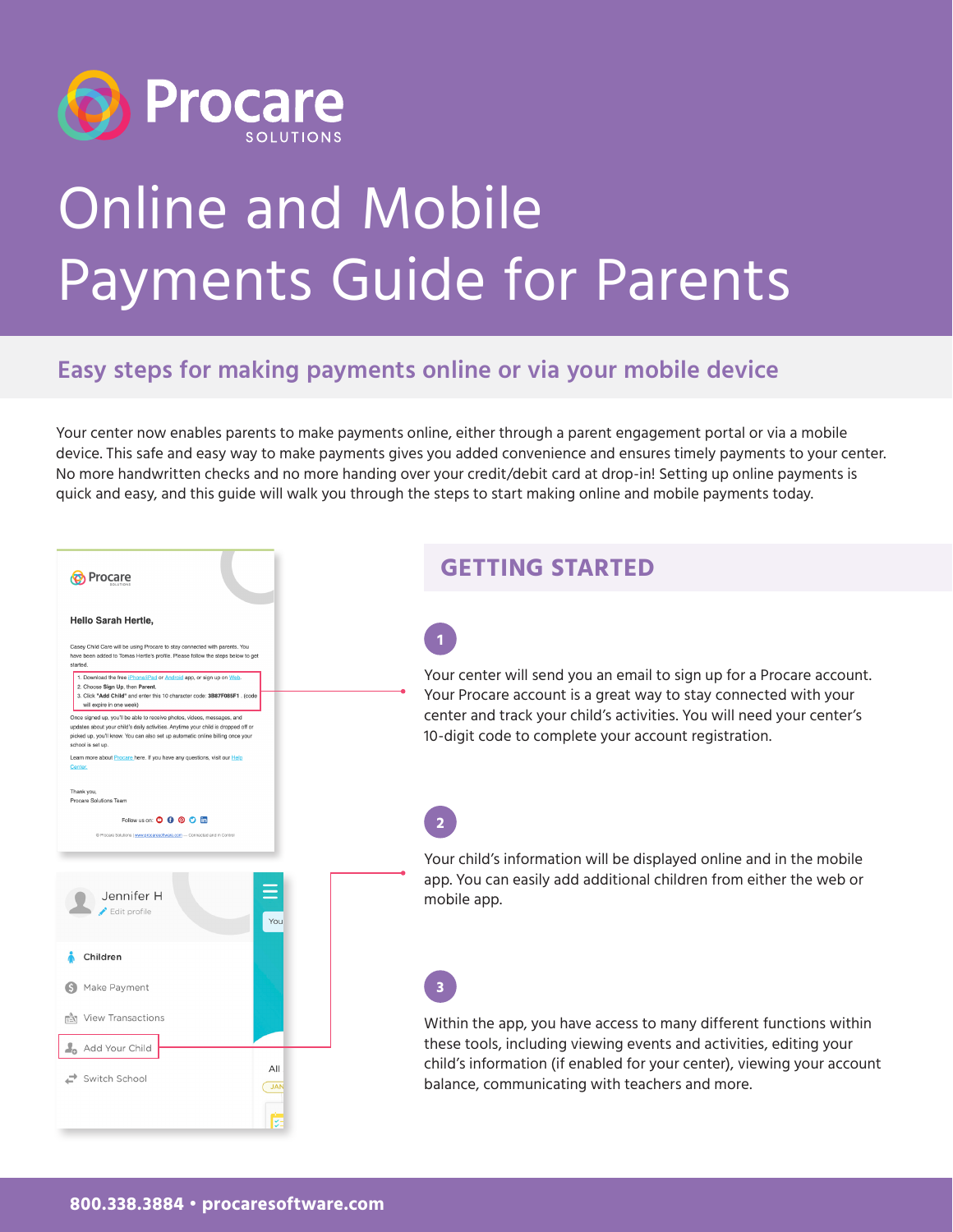

## **4**

To start making payments online or via the mobile app, follow the instructions below:



#### **A: IN THE WEB PORTAL**

**Click on the Pay Now** button on the right side of the screen.

[https://schools.procareconnect.com/](https://schools.procareconnect.com/login)



**I:** You will need to set up your payment methods first by **clicking on Set Up My Payment**.



**II:** Once you have completed setting up your payment method (debit or credit card), you will then be able to easily make payments via the web portal. Your current balance will display as the payment amount. You can make partial payments as well by **clicking on the pencil icon**.